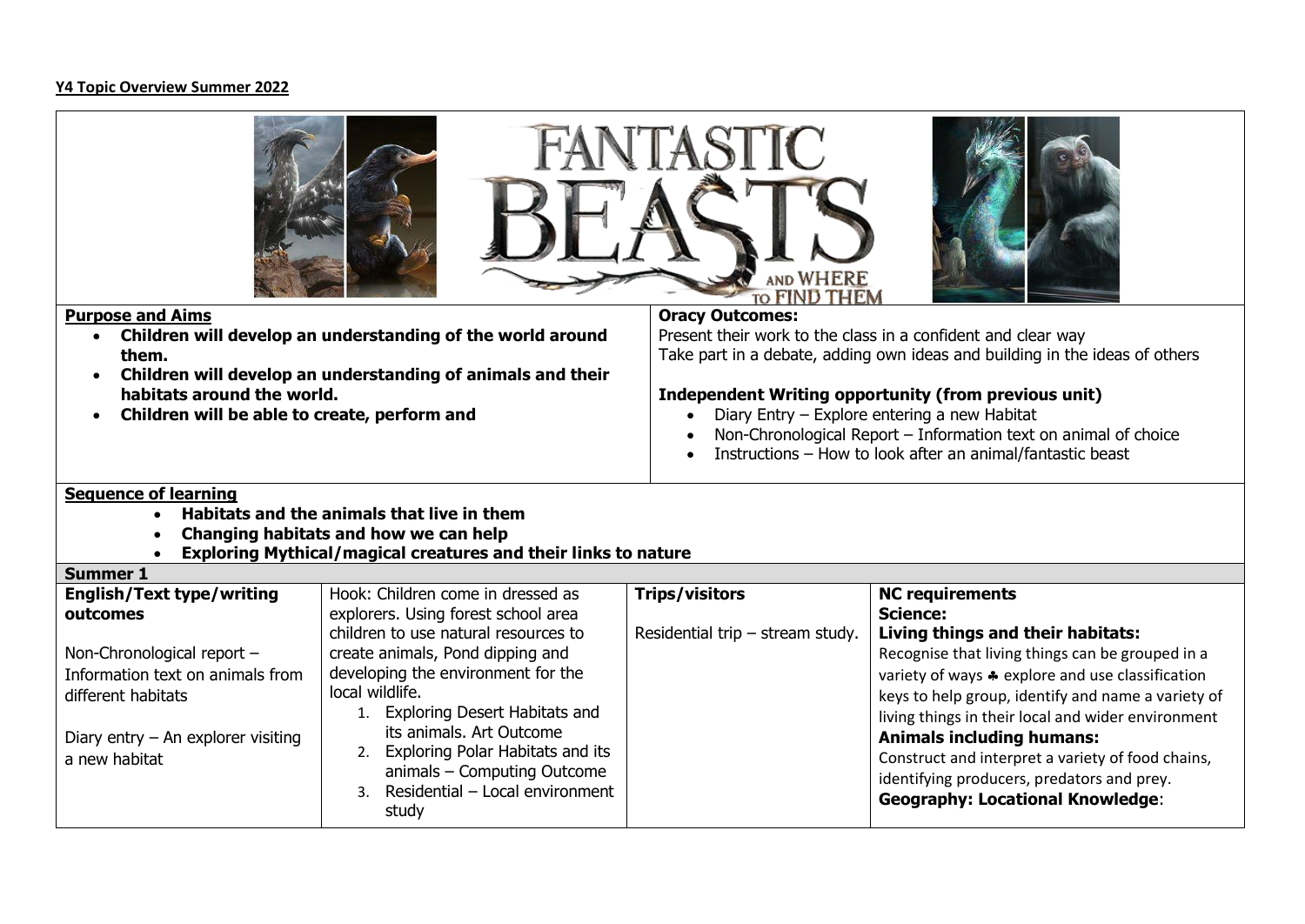| Presentation - PowerPoint and    | 4. | <b>Exploring Grassland Habitats</b>                          |  | *Physical geography, including: climate zones,      |
|----------------------------------|----|--------------------------------------------------------------|--|-----------------------------------------------------|
| script for presentation on Polar |    | and its animals. Looking at food                             |  | biomes and vegetation belts, rivers, mountains,     |
| Habitat                          |    | chains. Writing outcome.                                     |  | volcanoes and earthquakes, and the water cycle      |
|                                  |    | 5. Exploring Ocean habitats and its<br>animals. Art Outcome. |  | * Use maps, atlases, globes and digital/computer    |
|                                  |    |                                                              |  | mapping to locate countries and describe features   |
|                                  |    |                                                              |  | studied *Locate the world's countries, using maps   |
|                                  |    |                                                              |  | to focus on Europe (including the location of       |
|                                  |    |                                                              |  | Russia) and North and South America,                |
|                                  |    |                                                              |  | concentrating on their environmental regions, key   |
|                                  |    |                                                              |  | physical and human characteristics, countries, and  |
|                                  |    |                                                              |  | major cities                                        |
|                                  |    |                                                              |  | <b>Music:</b>                                       |
|                                  |    |                                                              |  | *Play and perform in solo and ensemble contexts,    |
|                                  |    |                                                              |  | using their voices and playing musical instruments  |
|                                  |    |                                                              |  | with increasing accuracy, fluency, control and      |
|                                  |    |                                                              |  | expression * improvise and compose music for a      |
|                                  |    |                                                              |  | range of purposes using the inter-related           |
|                                  |    |                                                              |  | dimensions of music                                 |
|                                  |    |                                                              |  | Art:                                                |
|                                  |    |                                                              |  | ♣ to create sketch books to record their            |
|                                  |    |                                                              |  | observations and use them to review and revisit     |
|                                  |    |                                                              |  | ideas * to improve their mastery of art and design  |
|                                  |    |                                                              |  | techniques, including drawing, painting and         |
|                                  |    |                                                              |  | sculpture with a range of materials [for example,   |
|                                  |    |                                                              |  | pencil, charcoal, paint, clay]                      |
|                                  |    |                                                              |  | <b>Computing:</b>                                   |
|                                  |    |                                                              |  | * select, use and combine a variety of software     |
|                                  |    |                                                              |  | (including internet services) on a range of digital |
|                                  |    |                                                              |  | devices to design and create a range of programs,   |
|                                  |    |                                                              |  | systems and content that accomplish given goals,    |
|                                  |    |                                                              |  | including collecting, analysing, evaluating and     |
|                                  |    |                                                              |  | presenting data and information * use technology    |
|                                  |    |                                                              |  | safely, respectfully and responsibly; recognise     |
|                                  |    |                                                              |  | acceptable/unacceptable behaviour; identify a       |
|                                  |    |                                                              |  | range of ways to report concerns about content      |
|                                  |    |                                                              |  | and contact                                         |